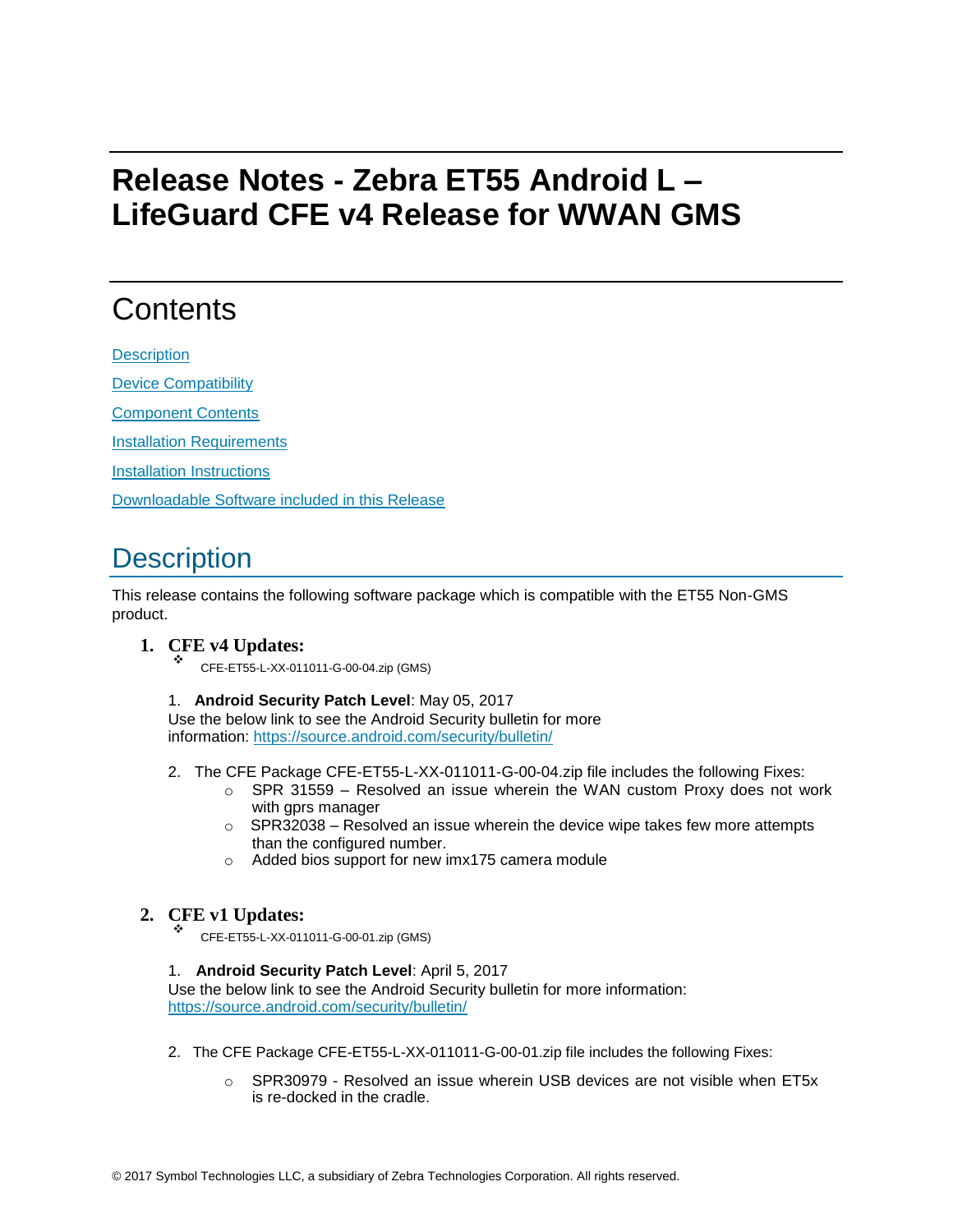- <span id="page-1-0"></span>o SPR30992 - Resolved an issue wherein the touch panel was sluggish when used with web browser or web view app.
- $\circ$  SPR31598 Included configurability option to enable/disable network monitor warning pop-up messages.

To Disable Warning, you need to place a file namely 'networkinfo.txt' populated with content Value=false into "/enterprise/usr/" path and reboot the device for the change to apply.

To Enable Warning back (in case you had disabled it earlier) you need to place a file namely 'networkinfo.txt' populated with content Value=true into "/enterprise/usr/" path and reboot the device for the change to apply.

o SPR31733 - Resolved an issue wherein Wi-Fi connection switches between 2.4GHz and 5GHz band.

# Device Compatibility

This software release has been approved for Android ET55 GMS models mentioned below.

| Device           | <b>Operating System</b> |
|------------------|-------------------------|
| ET55BE-G15E-00A6 | Android 5.1.1           |
| ET55BE-G15E-00US | Android 5.1.1           |
| ET55BT-G15E-00A6 | Android 5.1.1           |
| ET55BT-G15E-00US | Android 5.1.1           |
| ET55TE-G15E-00A6 | Android 5.1.1           |
| ET55TT-G15E-00A6 | Android 5.1.1           |

## Component Contents

| Component / Description     | Version           |
|-----------------------------|-------------------|
| <b>Product Build Number</b> | 01-15-11-LG-00-M1 |
| <b>Android Version</b>      | 5.1.1             |

### Installation Requirements

ADB installed on the PC (including adb drivers) USB debugging turned ON (from Developer options) ET55 GMS has at least: Version 01-10-11-LG-00-M1.161206 build

### Installation Instructions

BEFORE UPDATING THE OS IMAGE, EXTERNAL POWER MUST BE APPLIED TO THE TERMINAL VIA USB CHARGING CABLE OR CRADLE.

PLEASE ENSURE BATTERY LEVEL IS > 30%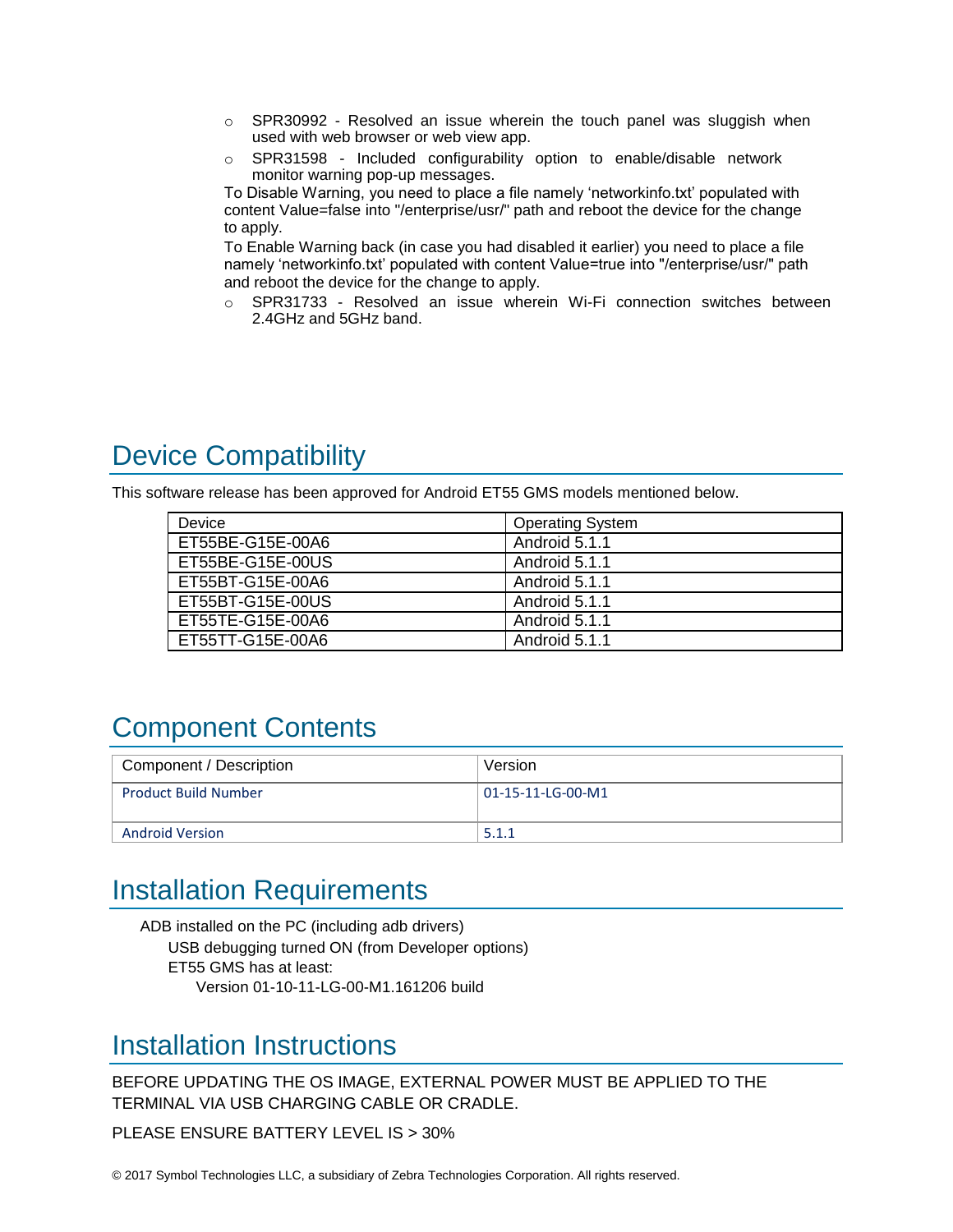#### **IMPORTANT NOTE:**

For ET55, there is no CFE v2, CFE v3 releases. Just for keeping the CFE versions uniform across ET50/ET55, CFE version has been incremented from 1 to 4

CFE v4 HAS BEEN RELEASED IN THIS POSTING.

CFE v4: ❖ CFE-ET55-L-XX-011011-N-00-04.zip (GMS)

i. If the device has  $01$ -10-11-LG-00-M1.161206 build needs to be applied.

To see what Non-GMS CFE version is currently on the device, go to "Settings" and scroll down to "About tablet" and look at the "Build number".

If it displays "**01-10-11-LG-00-M1.161206**" (GMS), the device has base build.

If it displays "**01-10-11-LG-00-M1**" and **Zebra patch version** shows "1", then the device is GMS with CFE v1 software update.

#### **CFE software update procedure for ET55:**

- 1. Connect the USB cable from your PC to the device and enable USB mass storage mode on the device.
- 2. On your PC you should see an internal and external USB mass storage drive (SD card) appears in the File Explore and copy "CFE-ET55-L-XX-011011-G-00-04.zip" file to any storage.
- 3. Press and hold on the device Power button, click on power off and wait until the screen is turned OFF.
- 4. Press and hold power and Vol- button.
- 5. Keep holding Vol- button and release power button.
- 6. Click on Vol+ or Vol- to navigate and press power button to select recovery mode.
- 7. Device should enter recovery mode.
- 8. if applying update via Sideload Method
	- a. Use the Volume + and to highlight, "Apply update from ADB" and press the Power Key to select it
	- b. With your Command Prompt open in the Host machine, type "adb sideload" command and add a space and then drag and drop the CFE on to it and click enter.
	- c. Your PC screen will show files being installed and a little blue horizontal progress bar on your device will show status… and after about 6 minutes it should be done and you should be back at the Android Recovery screen.
	- d. *"Reboot system now"* is highlighted. Press the Power Key to Reboot.
- 9. If applying update via SD card.
	- a. Click on Vol+ or Vol- to navigate and select SD card or internal storage. Press power button to select it.